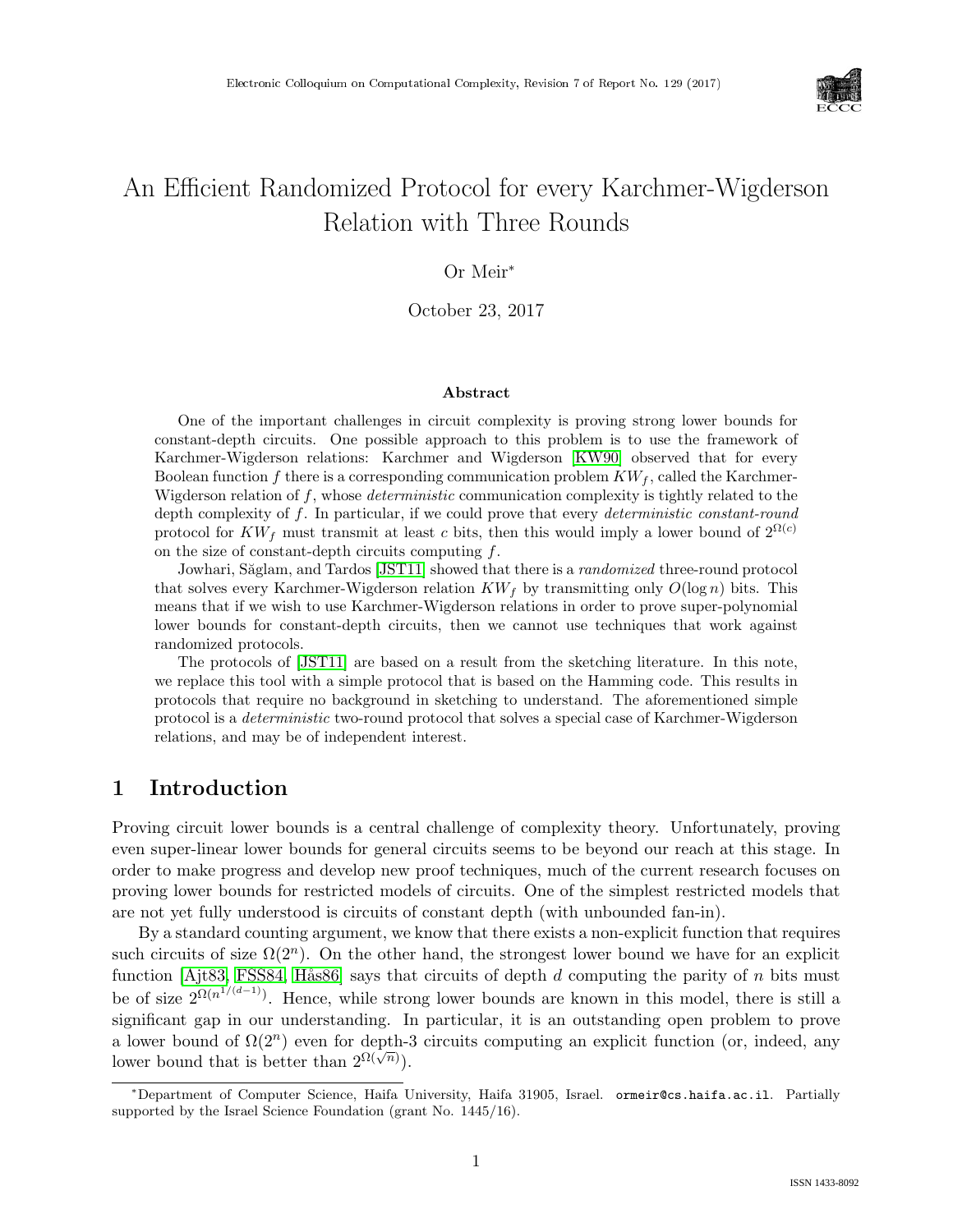One possible approach for attacking this problem is a framework due to Karchmer and Wigderson [\[KW90\]](#page--1-0). This framework was originally developed for proving lower bounds on the depth of circuits with *bounded fan-in*. Given a function f, we define the *depth complexity* of f to be the smallest depth of a circuit with fan-in 2 that computes  $f$ . Karchmer and Wigderson observed that for every Boolean function f there is a corresponding communication problem  $KW_f$ , called the Karchmer-Wigderson relation of f, such that the deterministic communication complexity of  $KW<sub>f</sub>$ is exactly equal to the depth complexity of  $f$ . Hence, one can prove lower bounds on the depth complexity of a function f by proving lower bounds on the communication complexity of  $KW_f$ . This approach has proved very fruitful in the setting of monotone circuits [\[KW90,](#page--1-0) [GS91,](#page-6-0) [RW92,](#page--1-5) [KRW95\]](#page--1-6).

The framework of Karchmer and Wigderson could also be used to prove lower bounds on constant-depth circuits with unbounded fan: it is implicit<sup>[1](#page-1-0)</sup> in the work of  $[KW90]$  that lower bounds on the deterministic communication complexity of *constant-round* protocols for  $KW_f$  imply lower bounds for constant-depth circuits. More specifically, if every deterministic r-round protocol for  $KW_f$  must transmit at least c bits, then every depth-r circuit (with unbounded fan-in) that computes f must be of size at least  $2^{c/r}$ . Hence, if we could find an explicit function f such that every constant-round protocol for  $KW_f$  must transmit  $\Omega(n)$  bits, we would obtain a lower bound of  $\Omega(2^n)$  on the size of circuits computing f.

Soon after the introduction of Karchmer-Wigderson relations, Håstad observed a severe limitation of this framework (see [\[RW89\]](#page--1-7)): there is a randomized protocol that solves every Karchmer-Wigderson relation by transmitting  $O(\log n)$  bits. This means that if one wishes to use Karchmer-Wigderson relations in order to prove super-logarithmic lower-bounds on depth complexity, then one has to use proof techniques that cannot prove lower bounds against randomized protocols. Since the most powerful techniques in the field of communication complexity are effective against randomized protocols, this limitation makes the use of Karchmer-Wigderson relations quite difficult.

Håstad's protocol uses a logarithmic number of rounds, so it is not clear a priori that this limita-tion applies to proving constant-depth lower bounds. Jowhari, Săglam, and Tardos [\[JST11\]](#page-6-1) showed that a similar limitation applies in the setting of constant-depth lower-bounds as well. Specifically, they showed that there is a randomized three-round protocol that solves every Karchmer-Wigderson relation  $KW_f$  by transmitting only  $O(\log n)$  bits. This means that proof techniques that are effective against randomized protocols cannot prove super-polynomial lower bounds for constant-depth circuits.

The protocol of [\[JST11\]](#page-6-1) is based on a result from the on-line sketching literature. In particular, the crux of their protocols is a lemma that says that a random sparse real vector can be reconstructed from a random linear sketch. In this note, we show that it is possible to replace this lemma with a simple protocol, presented in Section [3,](#page-3-0) that solves a special case of Karchmer-Wigderson relations. We then present in Sections [4](#page-4-0) and [5](#page-5-0) reductions of the general case to the latter special case using the same underlying ideas of [\[JST11\]](#page-6-1). The resulting protocols have the advantage that they can be understood without background in sketching. We note that the protocol for the aforementioned special case is a *deterministic* two-round protocol and may be of independent interest.

## 2 Preliminaries and the Result of [\[JST11\]](#page-6-1)

For  $n \in \mathbb{N}$ , we denote  $[n] \stackrel{\text{def}}{=} \{1, \ldots n\}$ . For a string  $x \in \{0,1\}^n$  and a set of coordinates  $S \subseteq [n]$ , we denote by  $x|_S$  the projection of x to the coordinates in S. We use the standard definitions of communication complexity — see the book of Kushilevitz and Nisan [\[KN97\]](#page-6-2) for more details.

<span id="page-1-0"></span><sup>&</sup>lt;sup>1</sup>It follows more explicitly from the discussions of Karchmer-Wigderson relations in [\[Raz90,](#page--1-8) [KKN95\]](#page-6-3), and a similar observation was also made in [\[KPPY84\]](#page--1-9).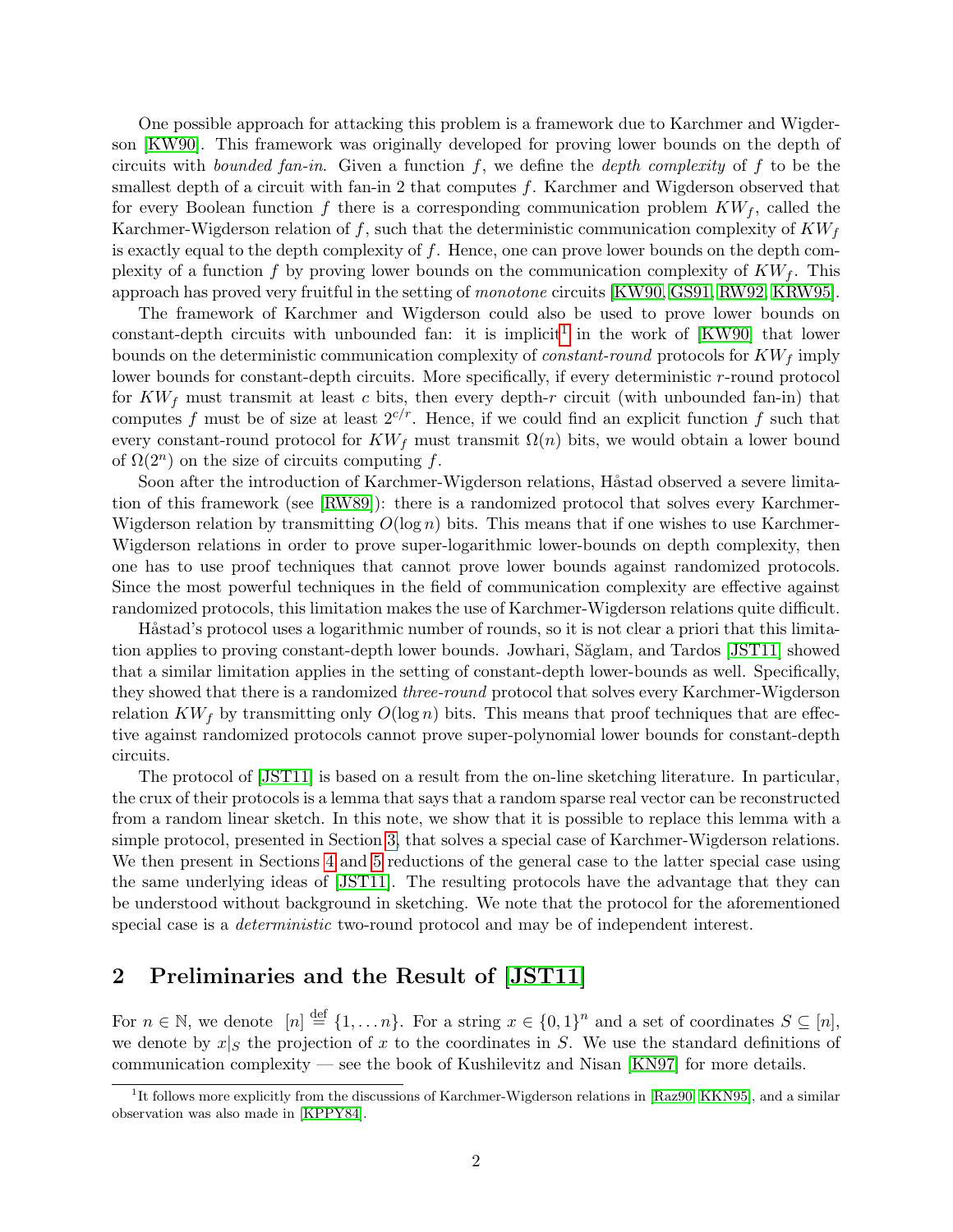Our proof uses the Hamming code, which we present next. Given two strings  $x, y \in \{0,1\}^n$ , the (Hamming) distance between x and y is the number of coordinates on which they differ. Given a string  $x \in \{0,1\}^n$  and  $r \in \mathbb{N}$ , the *Hamming ball of radius r around* x is the set of all strings whose Hamming distance from x is at most r. The *Hamming code* is a partition of  ${0,1}^n$  to balls of radius 1, and it exists for every  $n \in \mathbb{N}$  for which  $n+1$  is a power of 2 (see, e.g., Lecture 2 in [\[Sud01\]](#page--1-10) for the construction of the Hamming code).

We also use the following two simple facts from probability theory.

<span id="page-2-0"></span>**Claim 1.** Consider n independent Bernoulli trials with success probability p such that  $\frac{1}{4n} \leq p \leq \frac{1}{2n}$  $\frac{1}{2n}$ . The probability that the number of successes is exactly 1 is at least  $\frac{1}{8}$ .

**Proof.** The probability that there is exactly one success is

$$
n \cdot p \cdot (1-p)^{n-1} \ge n \cdot \frac{1}{4 \cdot n} \cdot \left(1 - \frac{1}{2 \cdot n}\right)^n \ge \frac{1}{4} \cdot \left(1 - \frac{n}{2 \cdot n}\right) = \frac{1}{8},
$$

as required.

<span id="page-2-1"></span>**Claim 2.** Consider n independent Bernoulli trials with success probability p such that  $p \leq \frac{1}{2p}$  $\frac{1}{2n}$ . Conditioned on having at least one success, the probability that the number of successes is exactly 1 is at least  $\frac{3}{8}$ .

**Proof.** Let p, n be as in the claim. For every number  $k > 0$ , the probability that there are exactly k successes is at most

$$
\binom{n}{k} \cdot p^k \cdot (1-p)^{n-k} \le \frac{n^k}{k!} \cdot p \cdot \left(\frac{1}{2n}\right)^{k-1} \le n \cdot p \cdot \frac{1}{4^{k-2}},
$$

where the second inequality is due to the fact that  $k! \geq 2^{k-1}$ . Therefore, the probability of a having at least one success is at most

$$
n \cdot p \cdot \sum_{k=1}^{n} \frac{1}{4^{k-2}} \leq n \cdot p \cdot 4 \cdot \sum_{k=0}^{\infty} \frac{1}{4^k} \leq \frac{4}{3} \cdot n \cdot p.
$$

On the other hand, the probability of exactly one success is

$$
n \cdot p \cdot (1-p)^{n-1} \ge n \cdot p \cdot (1-\frac{1}{2 \cdot n})^{n-1} \ge n \cdot p \cdot (1-\frac{n-1}{2 \cdot n}) \ge \frac{1}{2} \cdot n \cdot p.
$$

Combining the two inequalities, it follows that the probability of exactly one success conditioned on a a non-zero number of successes is at least

$$
\frac{\frac{1}{2} \cdot n \cdot p}{\frac{4}{3} \cdot n \cdot p} = \frac{3}{8},
$$

as required.

### 2.1 Karchmer-Wigderson relations and the universal relation

Let  $f: \{0,1\}^n \to \{0,1\}$  be a Boolean function. The Karchmer-Wigderson relation  $KW_f$  is defined as follows: Alice gets an input  $x \in f^{-1}(0)$ , and Bob gets as input  $y \in f^{-1}(1)$ . Clearly, it holds that  $x \neq y$ . The goal of Alice and Bob is to find a coordinate i such that  $x_i \neq y_i$ . Note that there may be more than one possible choice for i, which means that  $KW<sub>f</sub>$  is a relation rather than a function.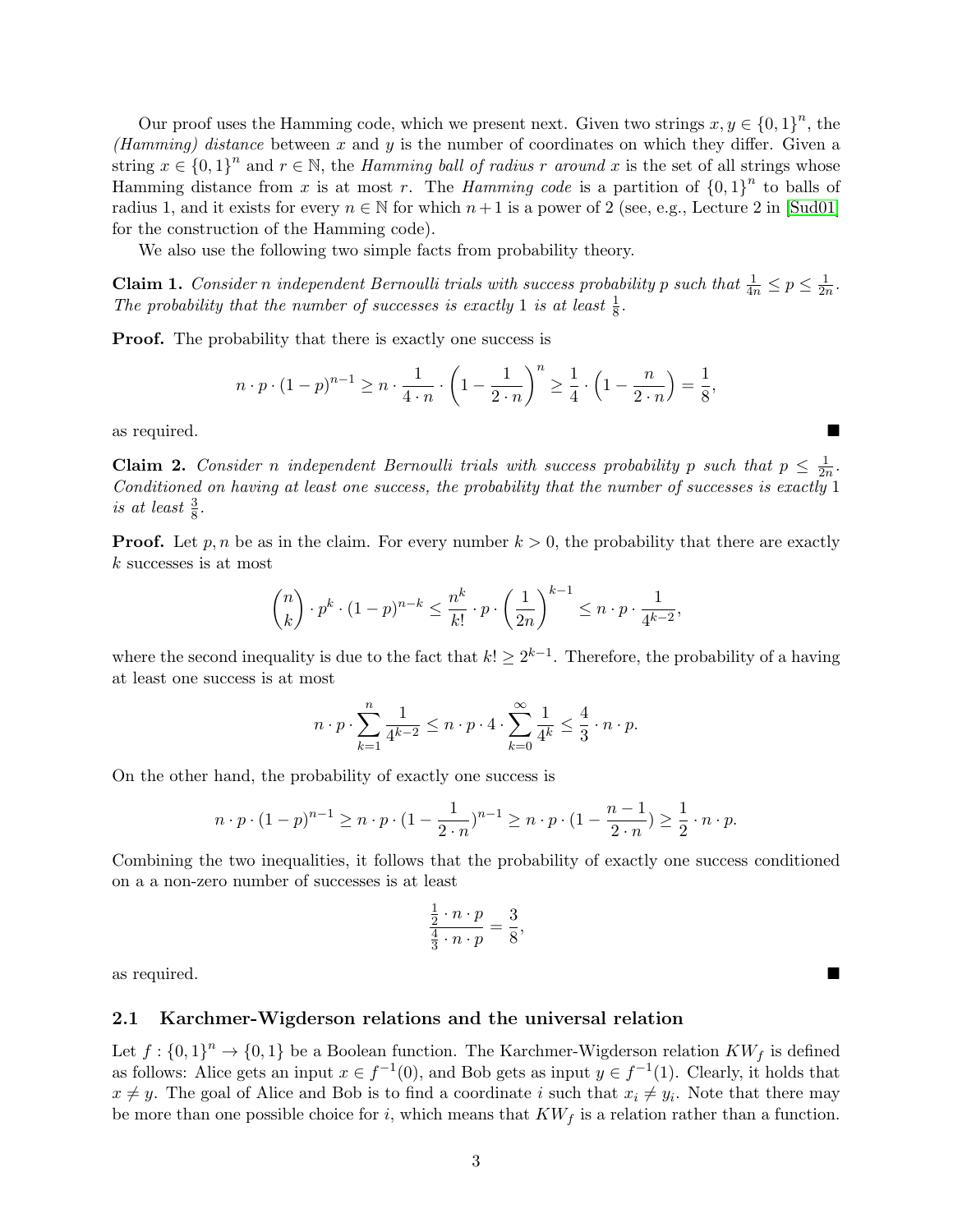As noted above, Karchmer and Wigderson observed that the communication complexity of  $KW<sub>f</sub>$ is exactly equal to the depth complexity of  $f$ .

In order to study Karchmer-Wigderson relations, Karchmer, Raz, and Wigderson defined the universal relation, which is the following computational problem: Alice and Bob as inputs two distinct strings  $x, y \in \{0,1\}^n$  respectively, and their goal is to find a coordinate  $i \in [n]$  such that  $x_i \neq y_i$ . It is easy to see that every Karchmer-Wigderson relation reduces to the universal relation. Thus, in order to prove the results of [\[JST11\]](#page-6-1), it suffices to devise an efficient randomized protocol for the universal relation<sup>[2](#page-3-1)</sup>. The main result of [\[JST11\]](#page-6-1) that we reprove in this note can now be stated as follows.

<span id="page-3-2"></span>Theorem 3. There is a randomized three-round protocol that solves the universal relation over n bits with probability at least  $\frac{2}{3}$  by transmitting at most  $O(\log n)$  bits.

In addition to the foregoing result, [\[JST11\]](#page-6-1) also proved that there is a slightly less efficient two-round protocol.

<span id="page-3-3"></span>Theorem 4. There is a randomized two-round protocol that solves the universal relation over n bits with probability at least  $\frac{2}{3}$  by transmitting at most  $O(\log^2 n)$  bits.

We note that [\[JST11\]](#page-6-1) also proved a lower bound of  $\Omega(\log^2 n)$  on two-round protocols, so the gap between two-round and three-round protocols is essential (their lower bound was subsequently improved by  $[KNP<sup>+</sup>17]$  $[KNP<sup>+</sup>17]$ .

As explained in the introduction, the crux of both protocols is a deterministic protocol that solves a special case of the universal relation. Specifically, this protocol solves the universal relation in the special case where the inputs differ only on one coordinate (i.e., the Hamming distance between the inputs is 1), and is presented in Section [3.](#page-3-0) We then use this protocol to prove Theorems [3](#page-3-2) and [4.](#page-3-3)

We start by proving Theorem [4](#page-3-3) in Section [4,](#page-4-0) since its proof is a bit simpler. The idea of the proof of Theorem [4](#page-3-3) is to reduce the general case to the foregoing special case along the lines of the Valiant-Vazirani reduction [\[VV86\]](#page--1-11). We then prove Theorem [3](#page-3-2) in Section [5](#page-5-0) by using a slightly more sophisticated variant of the Valiant-Vazirani reduction.

We note that the protocol of Section [3](#page-3-0) is the main point in which we deviate from [\[JST11\]](#page-6-1), while the proofs in Sections [4](#page-4-0) and [5](#page-5-0) follow more or less the same lines as [\[JST11\]](#page-6-1).

## <span id="page-3-0"></span>3 The Case of Hamming Distance 1

In this section, we present a *deterministic* two-round protocol that solves the universal relation in the special case where Alice and Bob get inputs that disagree on exactly one coordinate. The protocol transmits  $O(\log n)$  bits. Let us denote by  $x, y \in \{0,1\}^n$  the inputs of Alice and Bob respectively. Without loss of generality, we may assume that  $n+1$  is a power of 2, so the Hamming code exists over  ${0,1}^n$  (otherwise, the players pad their inputs with 0s in order to satisfy this restriction, and this increases  $n$  by a factor of at most 2). The protocol is as follows:

- 1. In the beginning of the protocol, Alice finds the ball in the Hamming code to which x belongs, and denotes its center by  $c_x \in \{0,1\}^n$ . Bob does similarly for y, thus obtaining a center  $c_y \in \{0,1\}^n$ .
- 2. Alice sends the first message in the protocol, which is an integer from  $0$  to  $n$  that she determines as follows:

<span id="page-3-1"></span> $2$ We note that the aforementioned protocol of Håstad solves the universal relation as well.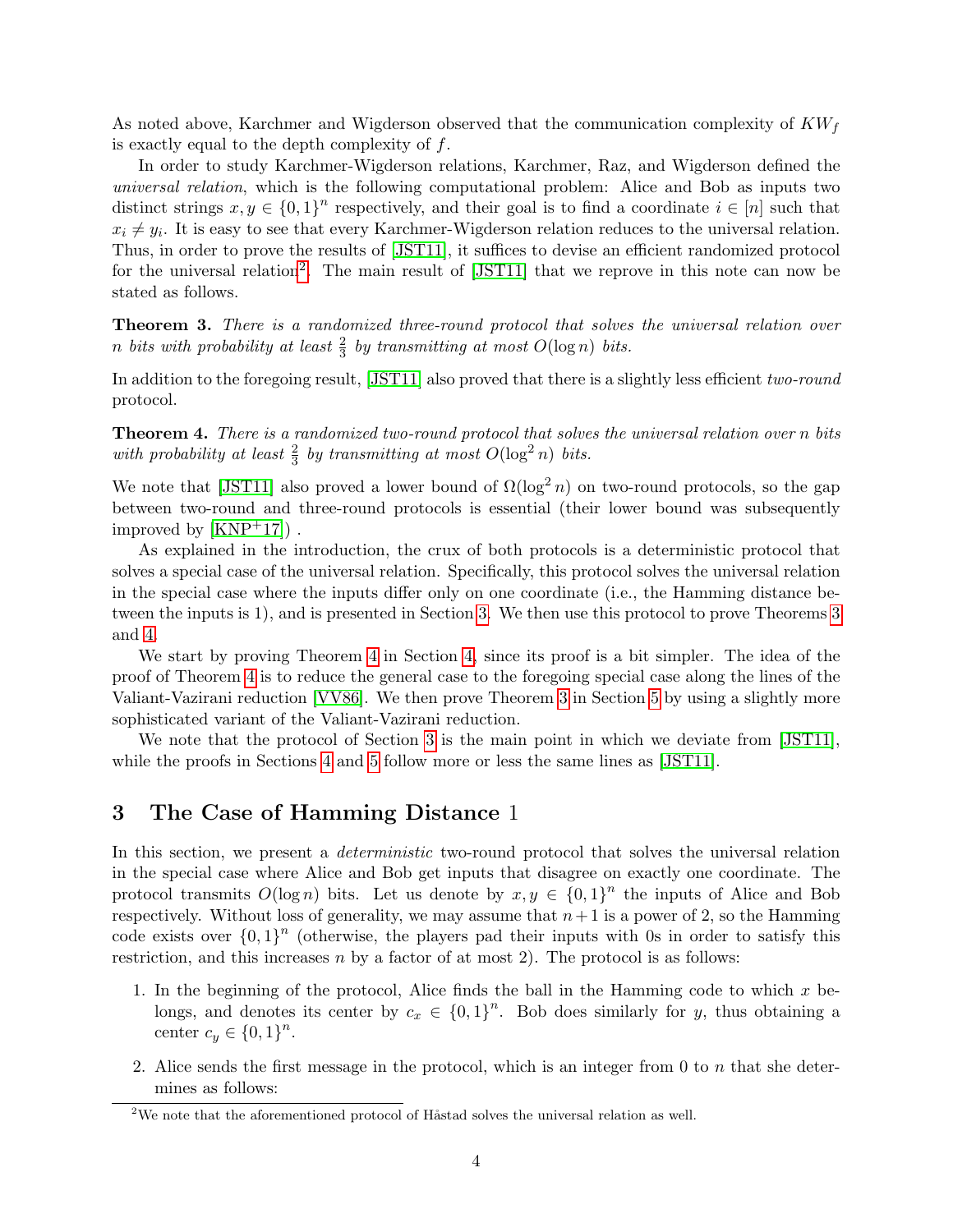- (a) If  $x = c_x$ , then Alice sends 0.
- (b) Otherwise, Alice sends the unique coordinate j in  $[n]$  on which x and  $c_x$  disagree.
- 3. If Alice sent 0:
	- (a) Observe that in this case it holds that  $c_y = x = c_x$  (since x and y are within distance 1) and  $x$  is the center of a ball).
	- (b) Thus, Bob sends to Alice the unique coordinate i on which y and  $c_y = x$  disagree, and this is the output of the protocol.
- 4. If Alice sent  $j \in [n]$  and  $y = c_y$ :
	- (a) Observe that in this case, it holds that  $c_x = y = c_y$  (since x and y are within distance 1) and  $y$  is the center of a ball).
	- (b) Thus, Bob can deduce that  $j$  is the coordinate on which  $x$  and  $y$  differ.
	- (c) Hence, Bob sends j back to Alice, and this is the output of the protocol.
- 5. If Alice sent  $j \in [n]$  and  $y \neq c_y$ :
	- (a) Let us denote by  $i \in [n]$  the unique coordinate on which x and y disagree.
	- (b) Observe that  $i \neq j$ , since otherwise it would follow that  $y = c_y$ .
	- (c) This implies that y and  $c_x$  disagree exactly on the coordinates i and j
	- (d) Bob computes the string y' obtained by flipping the j-th coordinate of y, so y' disagrees with  $c_x$  only on the coordinate *i*.
	- (e) Then, y' is within Hamming distance 1 of  $c_x$ , and therefore must be in the ball around  $c_x$ in the Hamming code.
	- (f) Bob now determines  $c_x$  by finding the ball of  $y'$  in the Hamming code, and deduces i by finding the unique coordinate on which  $y'$  and  $c_x$  disagree.
	- $(g)$  Bob sends i to Alice, and this is the output of the protocol.

The correctness of the protocol is explained within the foregoing description, and it is not hard to see that it indeed sends  $O(\log n)$  bits, as required.

Remark 5. By personal communication, we know that this protocol was discovered independently by Mauricio Karchmer and Avi Wigderson, and by Benjamin Rossman. However, to the best of our knowledge, this is the first time this protocol is published.

## <span id="page-4-0"></span>4 A Two-Round Protocol

In this section we describe a randomized two-round protocol that solves the universal relation in the general case, thus proving Theorem [4.](#page-3-3) We describe a public-coin protocol, and it can be converted into a private-coin protocol using Newman's lemma [\[New91\]](#page--1-12).

The idea is to reduce the general case to the special case of Section [3](#page-3-0) along the lines of the Valiant-Vazirani reduction: For start, suppose that the parties knew that their inputs disagree on exactly  $\ell$  coordinates. In this case, the parties could choose a random set of coordinates of size  $\frac{n}{2\ell}$ , and with constant probability this set would contain exactly one coordinate on which they disagree. Thus, the parties could project their inputs to this set and use the protocol of Section [3.](#page-3-0) The next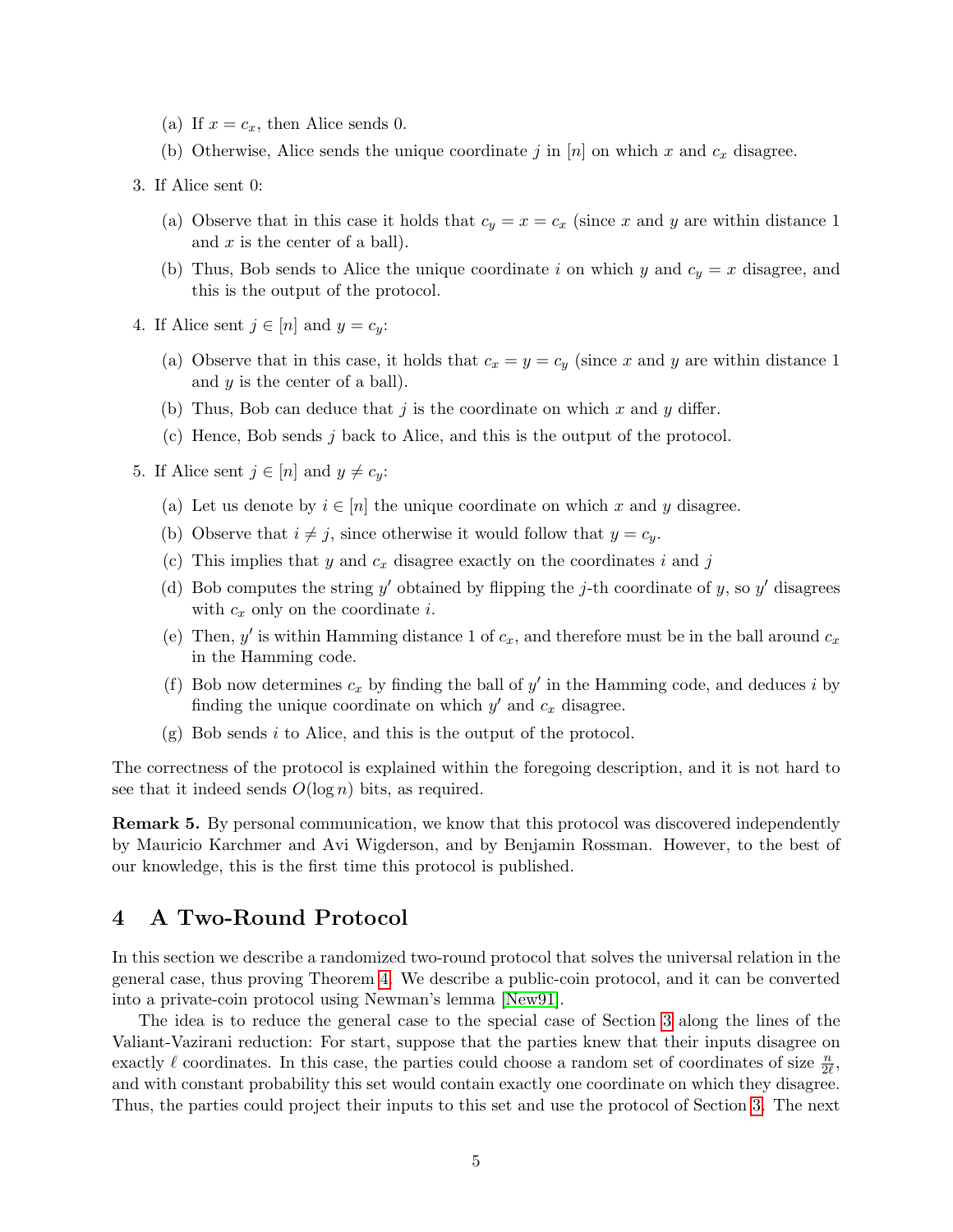step in the argument is to observe that this idea works even if the parties only have an estimate of  $\ell$ up to a factor of 2. Finally, since the parties do not have such an estimate of  $\ell$ , they try different values of  $\ell = 1, 2, 4, 8, \ldots, n$  and apply the foregoing protocol in parallel for each of those values. Details follow.

Formally, the protocol is defined as follows. Suppose that Alice and Bob get as inputs the strings  $x, y \in \{0, 1\}^n$  respectively, so  $x \neq y$ . They perform the following steps in parallel for every  $t \in \{1, \ldots, \lceil \log n \rceil + 1\}$ :

- 1. Using the public coins, choose a random set of coordinates  $S \subseteq [n]$  by putting each coordinate in S with probability  $2^{-t}$  independently.
- 2. Execute the protocol of Section [3](#page-3-0) on  $x|_S$  and  $y|_S$ , thus obtaining a coordinate  $i \in [n]$ .
- 3. If  $x_i \neq y_i$ , output the coordinate i and end the protocol.

It is easy to see that the protocol indeed uses two rounds transmits  $O(\log^2 n)$  bits. It remains to show that it outputs a coordinate  $i \in [n]$  on which  $x_i \neq y_i$  with good probability.

Fix specific inputs to the players  $x, y \in \{0,1\}^n$ , and let  $I \subseteq [n]$  be the set of coordinates on which x and y differ. Observe that the protocol succeeds whenever, in the foregoing steps, the random set S contains exactly one coordinate on which x and y differ (i.e.,  $|S \cap I| = 1$ ). When  $t = \lceil \log |I| \rceil + 1$  $t = \lceil \log |I| \rceil + 1$ , the probability that the latter event happens is at least  $\frac{1}{8}$  by Claim 1 (since there are |I| Bernoulli trials with success probability  $2^{-t}$  which is between  $\frac{1}{4\cdot |I|}$  and  $\frac{1}{2\cdot |I|}$ ).

It follows that the protocol succeeds with probability at least  $\frac{1}{8}$ . Note that the protocol is a zero-error protocol, i.e., the parties always know whether they succeeded or not. Hence, the success probability can be amplified to  $\frac{2}{3}$  by repeating the protocol a constant number of times in parallel, while maintaining a communication complexity of  $O(\log^2 n)$ . This concludes the proof.

## <span id="page-5-0"></span>5 A Three-Round Protocol

In this section we present the protocol that has communication complexity  $O(\log n)$  and three rounds, thus proving Theorem [3.](#page-3-2) This variant was suggested to us by Oded Goldreich, and follows the underlying ideas of [\[JST11\]](#page-6-1). The idea of this protocol is that instead of invoking the protocol of Section [3](#page-3-0) for every value of  $t$ , the parties first find the correct value of  $t$ , and then invoke the protocol of Section [3](#page-3-0) only for this value of t. Formally, the protocol is defined as follows:

- 1. Suppose that Alice and Bob get as inputs the strings  $x, y \in \{0, 1\}^n$  respectively, so  $x \neq y$ .
- <span id="page-5-1"></span>2. The parties perform the following steps in parallel for every  $t \in \{1, \ldots, \lceil \log n \rceil + 1\}$ :
	- (a) Using the public coins, choose a random set of coordinates  $S \subseteq [n]$  by putting each coordinate in S with probability  $2^{-t}$  independently.
	- (b) Bob sends the parity of  $y|_S$ .
	- (c) Alice sends the parity of  $x|_S$ .
- 3. If the parities of  $x|_S$  and  $y|_S$  agree for all the values of t, the protocol fails.
- 4. Let  $t^*$  be the maximal value of t on which the parity of  $x|_S$  and  $y|_S$  disagree, and let  $S^*$  be the corresponding set.
- <span id="page-5-2"></span>5. The parties execute the protocol of Section [3](#page-3-0) on  $x|_{S^*}$  and  $y|_{S^*}$ , thus obtaining a coordinate  $i \in [n]$ .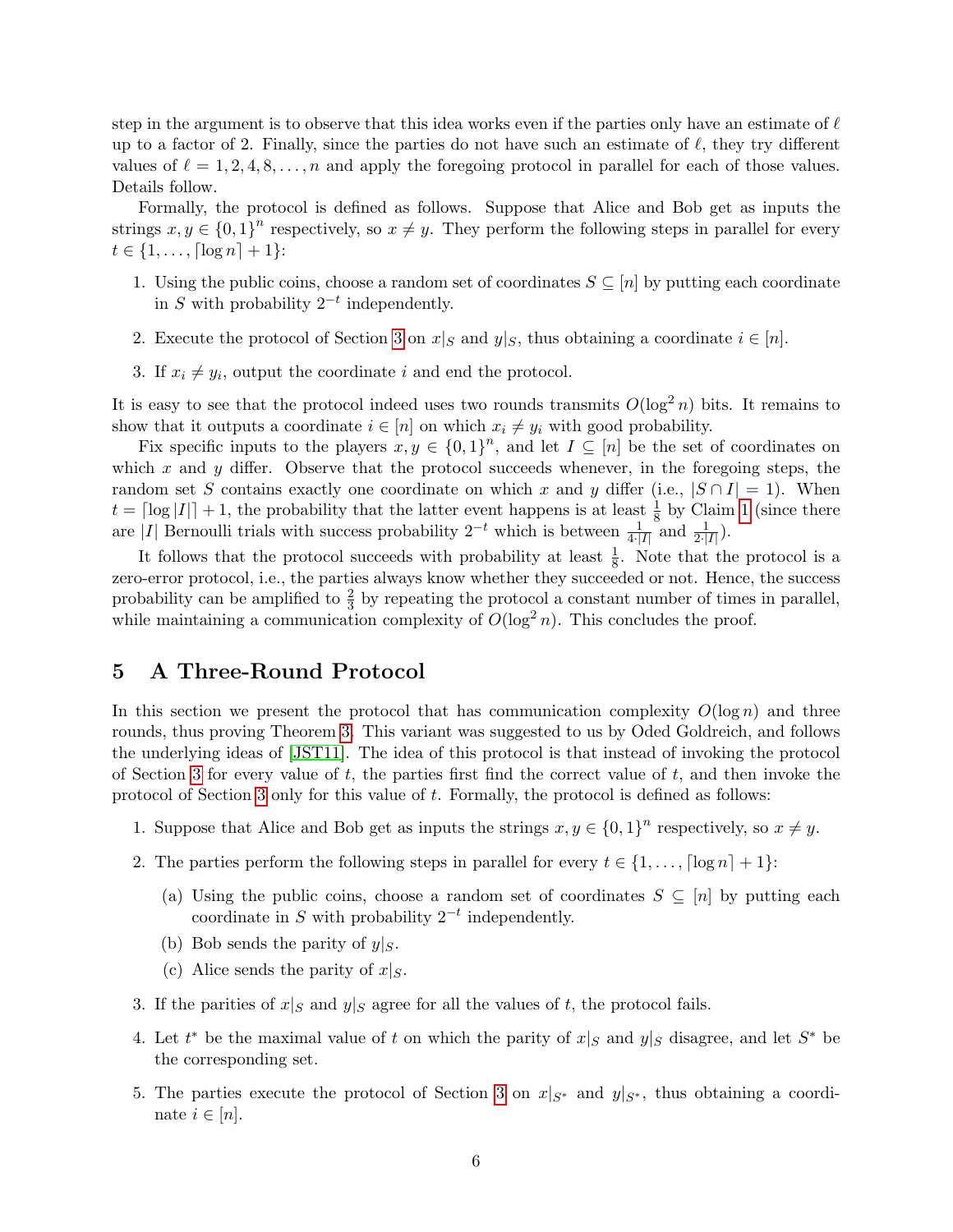6. If  $x_i \neq y_i$ , the protocol outputs i, and otherwise the protocol fails.

Again, it is not hard to see that this protocol it transmits  $O(\log n)$  bits. To see that the protocol uses only three rounds, observe that in Step [2](#page-5-1) the protocol uses two rounds where Alice speaks last, and in Step [5](#page-5-2) the protocol uses two rounds where Alice speaks first. Hence, we can merge the second round of Step [2](#page-5-1) and the first round of Step [5](#page-5-2) into a single round, thus obtaining a three-round protocol. It remains to show that the protocol succeeds with constant probability.

We first observe that with probability at least  $\frac{1}{8}$ , the parities of  $x|_S$  and  $y|_S$  disagree for  $t =$  $\lceil \log |I| \rceil + 1$ . The reason is that for this value of t, the set S contains exactly one coordinate on which x and y disagree with probability at least  $\frac{1}{8}$ , as we have shown in the previous section. Now, let us condition on this event, and consider the value  $t^*$  and set  $S^*$  from the protocol, where  $t^*$  may be equal to or greater than  $\lceil \log |I| \rceil + 1$ . Then, the set  $S^*$  contains at least one coordinate on which x and y differ. Hence, by Claim [2,](#page-2-1) with probability at least  $\frac{3}{8}$  the set  $S^*$  contains exactly one coordinate on which  $x$  and  $y$  differ, in which case the protocol succeeds (since there are |I| Bernoulli experiments and success probability is  $2^{-t^*} \leq \frac{1}{2!}$  $\frac{1}{2\cdot|I|}$ ). It follows that the protocol succeeds with probability at least  $\frac{1}{8} \cdot \frac{3}{8} = \frac{3}{64}$ , as required.

Acknowledgement. We are grateful to Jelani Nelson for referring us to the papers of [\[JST11,](#page-6-1) [KNP](#page-6-4)+17], and to Oded Goldreich for suggesting the protocol of Section [5](#page-5-0) and for comments that improved the presentation of this note. We would also like to thank Avi Wigderson, Benjamin Rossman and Daniel Kane for valuable discussions and ideas.

## References

- [Ajt83] Miklós Ajtai.  $\Sigma_1^1$ -formulae on finite structures. Annals of Pure and Applied Logic, 24(1):1–48, 1983.
- [FSS84] Merrick L. Furst, James B. Saxe, and Michael Sipser. Parity, circuits, and the polynomial-time hierarchy. Mathematical Systems Theory, 17(1):13–27, 1984.
- <span id="page-6-0"></span>[GS91] Michelangelo Grigni and Michael Sipser. Monotone separation of Logspace from NC. In Structure in Complexity Theory Conference, pages 294–298, 1991.
- [Hås86] Johan Håstad. Almost optimal lower bounds for small depth circuits. In STOC, pages 6–20, 1986.
- <span id="page-6-1"></span>[JST11] Hossein Jowhari, Mert Săglam, and Gábor Tardos. Tight bounds for lp samplers, finding duplicates in streams, and related problems. In Proceedings of the 30th ACM SIGMOD-SIGACT-SIGART Symposium on Principles of Database Systems, PODS 2011, June 12-16, 2011, Athens, Greece, pages 49–58, 2011.
- <span id="page-6-3"></span>[KKN95] Mauricio Karchmer, Eyal Kushilevitz, and Noam Nisan. Fractional covers and communication complexity. *SIAM J. Discrete Math.*, 8(1):76–92, 1995.
- <span id="page-6-2"></span>[KN97] Eyal Kushilevitz and Noam Nisan. Communication complexity. Cambridge University Press, 1997.
- <span id="page-6-4"></span>[KNP+17] Michael Kapralov, Jelani Nelson, Jakub Pachocki, Zhengyu Wang, David P. Woodruff, and Mobin Yahyazadeh. Optimal lower bounds for universal relation, and for samplers and finding duplicates in streams. CoRR, abs/1704.00633, 2017.